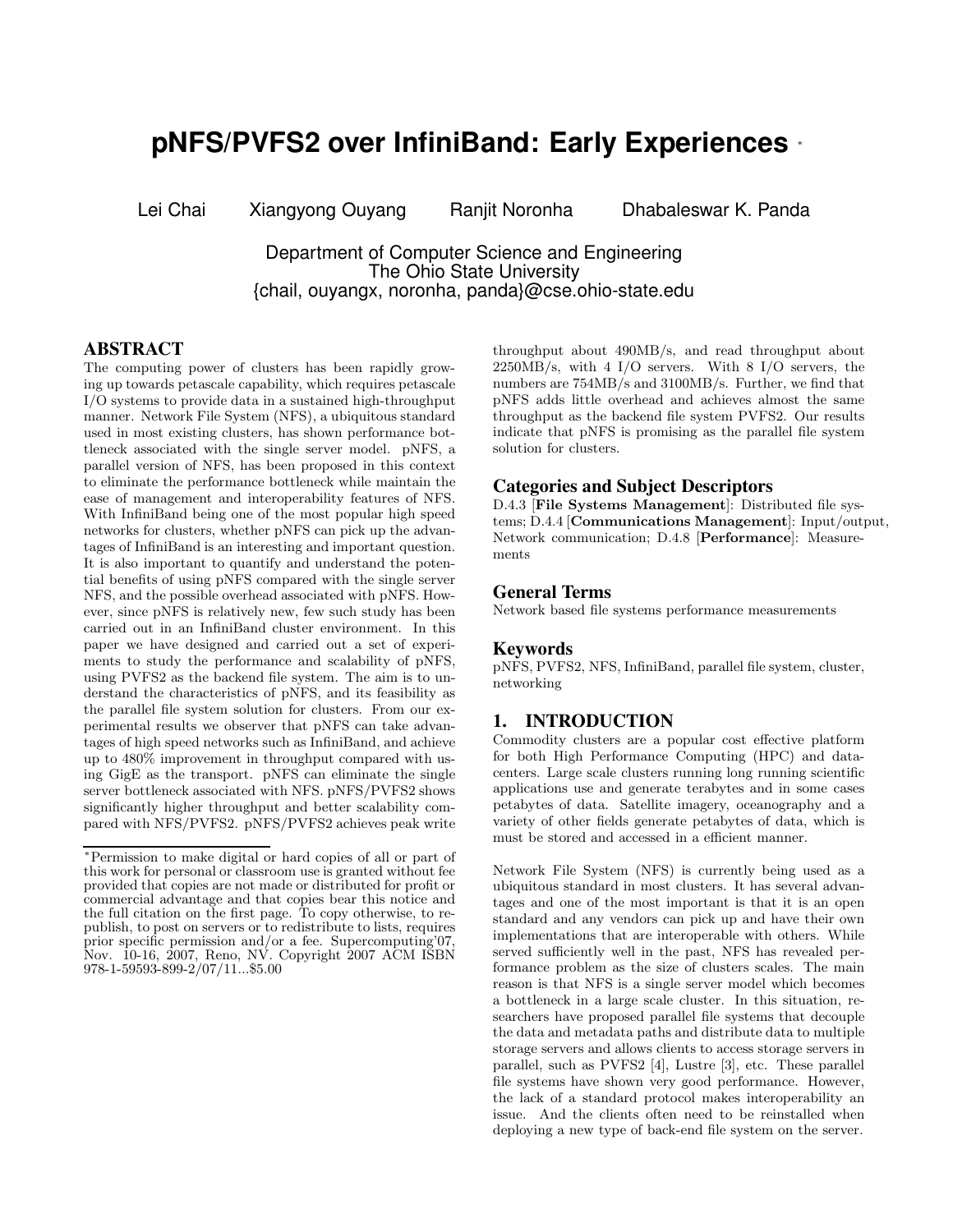pNFS has been proposed to bridge these gaps. It is an extension to NFS that allows clients to access multiple storage servers directly and in a parallel manner thus eliminating the single server bottleneck. Since it is still NFS, it facilitates interoperability. pNFS currently supports three types of data layouts - blocks, files, and objects. The pNFS clients can essentially access different types of back-end file systems in a transparent manner. And when a new type of file system emerges, the clients will just need to install the layout driver for the new file system. Previous work has focused on pNFS performance using a PVFS2 layout driver [6, 8, 7]. where PVFS2 used TCP over Gigabit Ethernet as the underlying transport. The limited bandwidth of Gigabit Ethernet in concert with the state and copying overhead of multiple TCP connections imposed natural bounds on the stripping width and scalability of large horizontally scaled parallel file systems. With InfiniBand [1] being one of the most popular high performance networks for clusters and pNFS proposed as the next generation parallel file system solution for HPC, it is important to have a comprehensive study on pNFS performance over InfiniBand. In this paper we evaluate pNFS with a PVFS2 layout driver; where PVFS2 uses InfiniBand as the underlying transport fabric. To the best of our knowledge this is the first such study in the literature. Specifically, we want to answer these questions:

- What are the advantages of using InfiniBand over Gigabit Ethernet in a parallel file system environment?
- How much is the performance gain if we use pNFS instead of the traditional single server NFS?
- Is there overhead introduced by the pNFS PVFS2 layout driver compared to a native PVFS2 installation?
- How does pNFS scale with increasing number of I/O servers?

Our experimental results show that when pNFS is used through PVFS2 over InfiniBand, write throughput can be increased by up to 190% and read throughput can be increased by up to 480%, compared with a similar setup of pNFS that uses Gigabit Ethernet. Compared with the traditional NFS, pNFS through PVFS2 provides significantly higher throughput and shows better scalability. pNFS/PVFS2 achieves peak write throughput about 490MB/s, and read throughput about 2250MB/s, with 4 I/O servers. The write and read throughput with 8 I/O servers is 754MB/s and 3100MB/s respectively. It adds very little overhead and achieves almost the same throughput as the native PVFS2. It also scales well with increasing number of I/O servers. From our experience, we believe that pNFS on InfiniBand clusters is promising.

The rest of the paper is organized as the following: Section 2 discusses the background of pNFS, PVFS2, and InfiniBand. The experiment architecture is illustrated in Section 3. Section 4 presents our preliminary experimental results on a single-core Intel Xeon cluster and Section 5 presents our experimental results on a quad-core Intel Clovertown cluster. We discuss about the related works in Section 6. We conclude and and point our future directions in Section 7. And finally Section 8 is the acknowledgements.

### **2. BACKGROUND**

In this section we discuss the background of pNFS, PVFS2, and InfiniBand.

Parallel NFS (pNFS) is an extension to NFSv4 that separates metadata and data paths, and allows clients to access storage devices directly and in parallel. pNFS has been proposed to eliminate the single server bottleneck associated with the current NFS servers while keep the ease of management and interoperability features of NFS. pNFS is being standardized by IETF [9]. pNFS data operation protocol supports three storage layouts - blocks, files, and objects, and may be extended to other layouts in the future. There are pNFS projects being developed on both Linux and Solaris [12] operating systems. In this paper we focus on the Linux implementation by the CITI group at University of Michigan [5].

Parallel Virtual File System version 2 (PVFS2) [4] is a high performance parallel file system designed for clusters. PVFS2 provides multiple interfaces, including PVFS2 specialized interface, VFS interface through a Linux kernel module, and MPI-IO via ROMIO. PVFS2 supports multiple networks as the transport, such as Ethernet, Myrinet, and InfiniBand.

The InfiniBand Architecture [1] (IBA) defines a switched network fabric for interconnecting processing and I/O nodes. It provides both Send/Receive and RDMA capabilities. In an InfiniBand network, hosts are connected to the fabric by Host Channel Adapters (HCAs). A queue based model is used in InfiniBand. A Queue Pair (QP) consists of a send and a receive queue. Communication operations are described in the Work Queue Requests (WQR), or descriptors, and submitted to the work queue. It is a requirement that all communication buffers be posted into receive work queues before any message can be placed into them. In addition, all communication buffers need to be registered (locked in physical memory) before any operations can be issued from there. This is to ensure that memory is present when HCA accesses the memory. Finally, the completion of WQRs is reported through Completion Queues (CQ). InfiniBand provides several types of transport services: Reliable Connection (RC), Unreliable Connection (UC), Reliable Datagram (RD) and Unreliable Datagram (RD). RC is the most widely used mode due to its rich features.

InfiniBand has been widely deployed in clusters to achieve low latency and high throughput for communication among nodes. The InfiniBand standard supports single data rate (SDR), double data rate (DDR), and quad data rate (QDR), which provides bandwidth equal to 10Gbps, 20Gbps, and 40Gbps, respectively.

#### **3. DESIGN OF EXPERIMENTS**

To answer the questions brought forward in Section 1, We have designed the following experiments as shown in Figure 1:

- 1. pNFS with a PVFS2 layout driver (a. pNFS/PVFS2)
- 2. PVFS2 with a VFS mount (b. PVFS2), and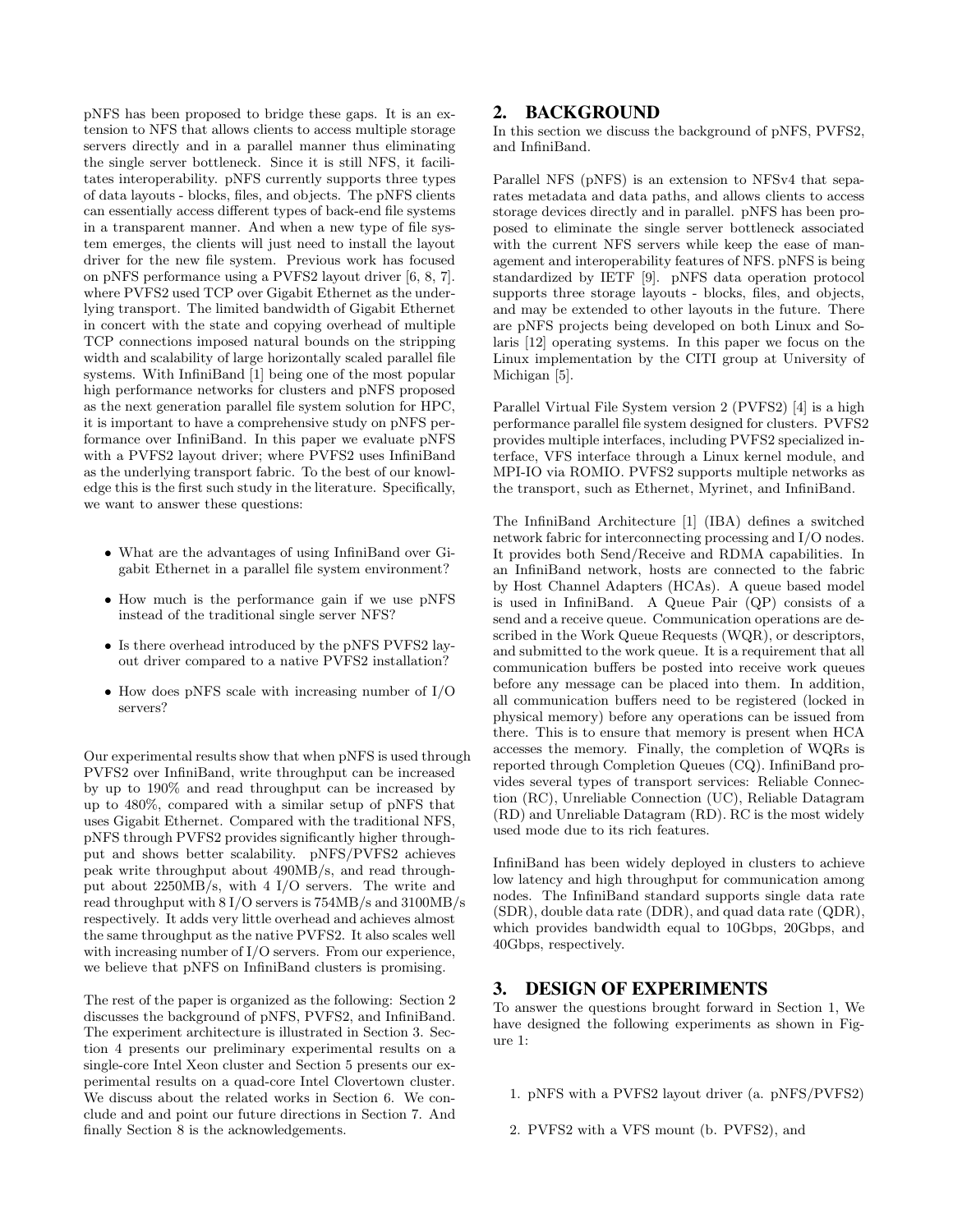3. NFS server using a PVFS2 file system as the backend (c. NFS/PVFS2)

In these configurations, InfiniBand (IB) or Gigabit Ethernet (GigE) is used as the network transport for PVFS2. For simplicity we only show one client in Figure 1.

We analyze the results using the following approach:

- 1. We compare the performance of using InfiniBand and GigE as the transport in the same configuration, so that we can quantify the benefits of using high speed networks in a parallel file system environment.
- 2. By comparing the performance of pNFS/PVFS2 and NFS/PVFS2, we can see if the performance of single server NFS can be improved by deploying pNFS. And if yes, how much improvement we can achieve.
- 3. We also compare the performance of pNFS/PVFS2 with that of native PVFS2, and find out the overhead associated with pNFS, if any.
- 4. Finally we vary the number of I/O servers, and evaluate the scalability of pNFS with increasing number of I/O servers.

The results of the comparisons are shown in the next two sections.

## **4. EXPERIMENTAL RESULTS ON AN IN-TEL XEON CLUSTER**

In this section, we present and discuss our results on an Intel Xeon cluster.

Experimental Setup: Each node has dual 2.66GHz Intel Xeon processor and 2GB main memory, and is equipped with a Mellanox MT23108 InfiniBand HCA (SDR) on a 133 MHz PCI-X bus. The nodes run Linux kernel 2.6.17 with pNFS support. All nodes use OpenFabrics stack OFED 1.2.

The PVFS2 setup consists of 1 node as the metadata server and 4 nodes as I/O servers. The metadata server exports this PVFS2 file system through pNFS and NFS respectively. 4 nodes are used as clients.

We run IOzone [2] with clustering mode in this cluster to measure the aggregated write/read throughput. All IOzone test threads are evenly distributed across the client nodes. We let PVFS2 stripe size be 2MB, IOzone record size be 512KB, and IOzone file size be 64MB.

## **4.1 Impact ofInfiniBand on pNFS/PVFS2 Performance**

In the first experiment, we compare the performance of pNFS/PVFS2 on InfiniBand with GigE. Figure 2(a) and Figure 2(b) show that pNFS achieves a better throughput on InfiniBand compared with that on GigE. InfiniBand is about 10% better than GigE in terms of write in this experimental configuration. In terms of read performance, InfiniBand outperforms GigE by about 1.7 times at 16 client threads.

## **4.2 Comparison of pNFS, PVFS2 and NFS**

In this test we measure performance of PVFS2, pNFS/PVFS2 and NFS/PVFS2 running on InfiniBand transport. We used a disk based and memory based back-end file systems at the storage nodes. Figure 3(a) shows the write performance results, and Figure 3(b) gives read performance results. These results show that pNFS closely matches the performance of PVFS2, and scales up with the back-end PVFS2. We also see that pNFS achieves much better performance than NFS. In NFS, all data I/O has to concentrate at the single metadata server before data are sent to client threads, which makes the metadata server a bottleneck in the system. On the contrary, pNFS enables a client to directly fetch data from data servers, thus effectively eliminating the single server bottleneck in NFS. pNFS may potentially scale up well with the back-end PVFS2 file system.

This test also shows that ramfs-based storage largely outperforms disk-based storage in write performance test. In disk-based storage the back-end PVFS2 writes data directly to disk, so disk speed becomes the highest constraint in write throughput. On the other hand, ramfs-based storage stores data in memory instead of writing them to disk. Its performance is only subject to network performance, network protocol stack overhead etc. instead of disk speed. When it comes to read, disk-based storage achieves a similar performance to ramfs-based storage. After write test, data is temporarily buffered in memory in disk-based storage, and immediate following read test will get data directly from memory of the storage nodes. So the situation is basically the same in disk-based storage as in ramfs-based storage in this test scenario. Again we notice that pNFS achieves a scalable performance that is very close to the backend PVFS2.

# **5. EXPERIMENTAL RESULTS ON AN IN-TEL CLOVERTOWN CLUSTER**

In this section, we migrate the similar experiments from the previous section to a larger scale Intel Clovertown cluster with more advanced hardware configurations.

Experimental Setup: This cluster consists of 64 compute nodes and 8 storage nodes. Each node is equipped with dual quad-core Intel Clovertown processors, which are 8 cores at 2.33GHz per node. Each node has 6 GB main memory with PCI-Express bus. These nodes are interconnected with both Gigabit Ethernet and Mellanox InfiniBand DDR HCAs. For the 8 storage nodes, each of them is equipped with RAID disks with read/write bandwidth at 600MB/s. Software configuration is similar to that described in the previous section that each node runs Linux 2.6.17 kernel with pNFS support and uses OpenFabrics stack OFED 1.2.

The backend PVFS2 file system consits of 1 compute node as metadata server, and I/O servers are located on the storage nodes. The RAID systems on storage nodes are used as storage subsystem for PVFS2.

We run IOzone with clutering mode to collect the aggragate write/read performance data in this cluster. Each IOzone thread runs on a separate compute node. PVFS2 stripe size is set to be 4MB, IOzone record size be 2MB and IOzone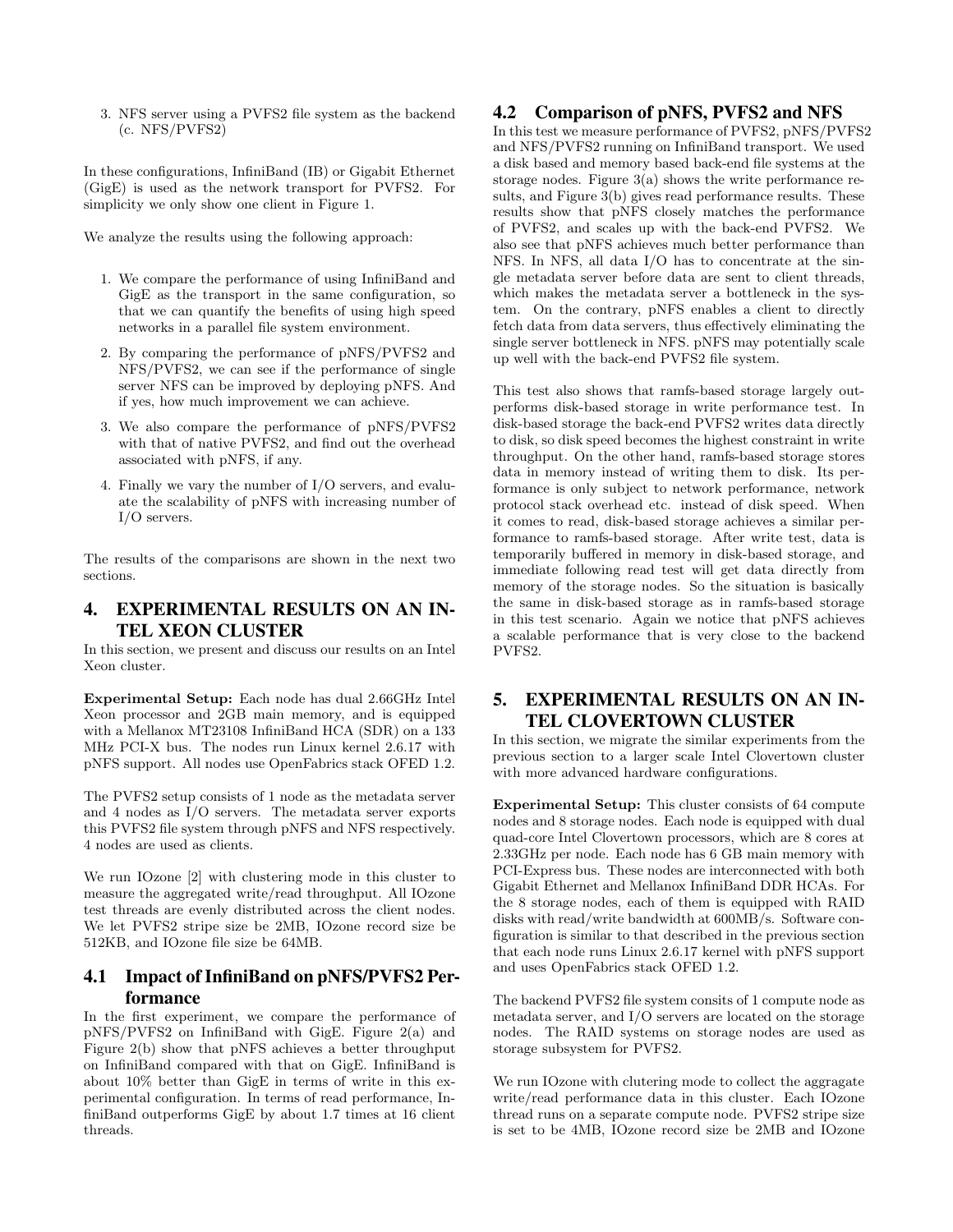

Figure 1: The three configurations used in the experiments



Figure 2: Performance Comparison of pNFS/PVFS2 on InfiniBand and GigE

file size be 256MB.

### **5.1 pNFS/PVFS2 Performance with Different Transports**

This test evaluates pNFS/PVFS2 read/write throughput with InfiniBand and GigE as underlying transports respectively, to find out the advantages of using InfiniBand. We use 4 storage nodes as I/O servers, and up to 32 compute nodes as client nodes. On InfiniBand, both native IB protocol and IPoIB are used. Figure 4(a) and Figure 4(b) show that both native IB protocol and IPoIB improve throughput compared with GigE. pNFS/PVFS2 with native IB delivers write performance up to 190% better than that on GigE, and read performance up to 4 times better than on GigE.

## **5.2 Comparison of pNFS, PVFS2 and NFS on InfiniBand**

In this test we compare the read/write performance of PVFS2, pNFS/PVFS2 and NFS/PVFS2 on InfiniBand by varying the number of IOzone threads, which is also the number of client nodes. Figure  $5(a)$  and Figure  $5(b)$  give the write and read performance of these 3 file system configurations with 4 I/O servers. pNFS/PVFS2 yields write throughput as 490MB/s and read throughput as 2250MB/s. It is 11

and 24 times higher than that of NFS/PVFS2 for write and read respectively. Although NFS is also configureed with PVFS2 as the backend file systems, the single server bottleneck prevents it to deliver high throughput. At the same time pNFS/PVFS2 produces a a performance very close to that of PVFS2. This indicates that pNFS/PVFS2 enforces very little overhead on top of the backend PVFS2 file system.

## **5.3 pNFS/PVFS2 Scalability with Increasing Number of I/O Servers**

In this experiment we vary the number of  $I/O$  servers to see the scalability of pNFS/PVFS2 with respective to the number of I/O servers. Figure 6(a) and Figure 6(b) dipict the read/write throughput of pNFS/PVFS2 at 4 I/O servers and 8 I/O servers with InfiniBand. From these two figures we can see that pNFS/PVFS2 with InfiniBand scales up well with respective of I/O servers. At 32 clients, pNFS with 8 I/O servers achieves write and read throughput about 754MB/s and 3100MB/s respectively. It improves performance by 77% and 50% for write and read respectively, compared with 4 I/O servers.

One thing to be noted is that the absolute numbers shown in Figure 6(a) and Figure 6(b) are not as high as those shown in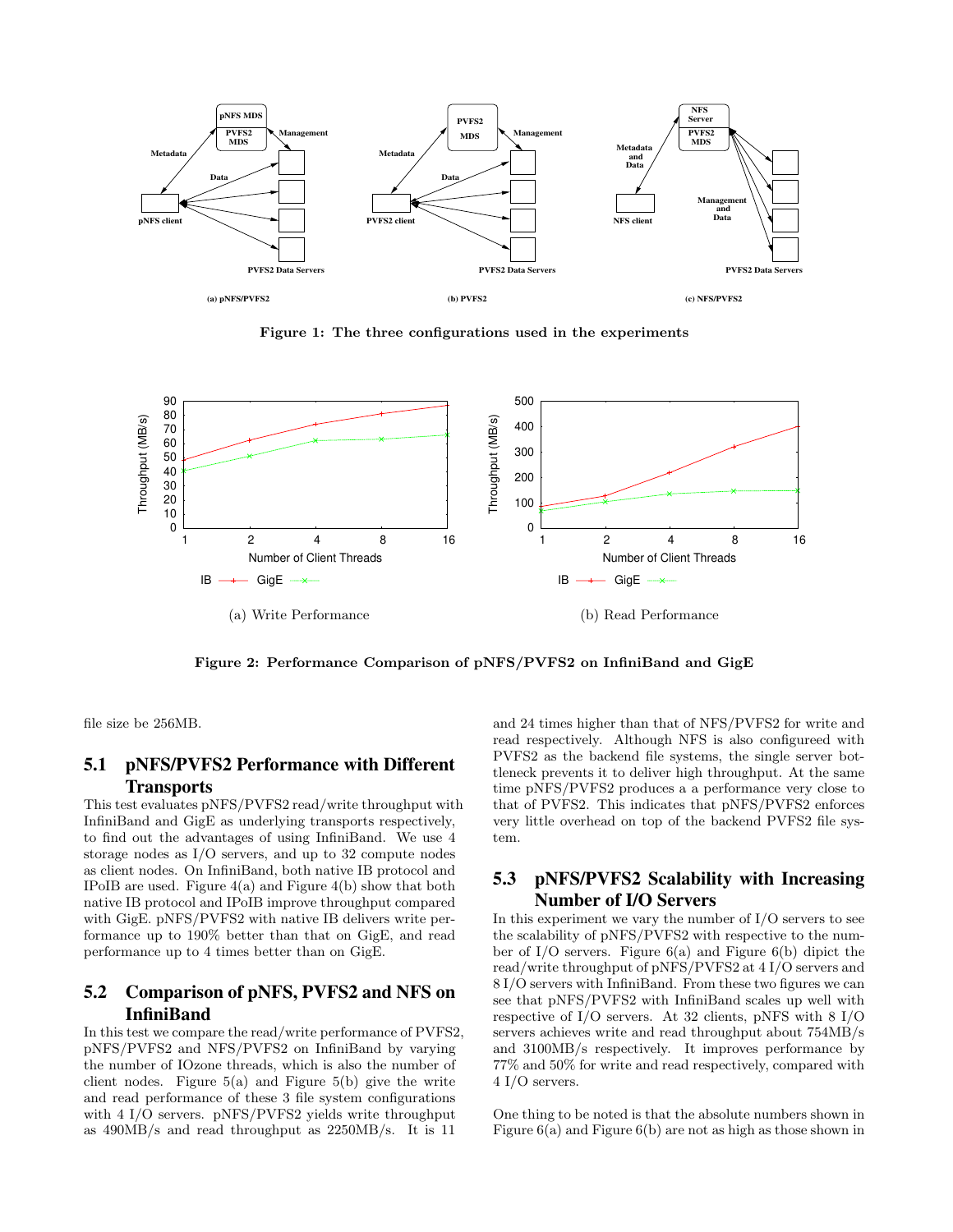

Figure 3: pNFS, PVFS2, and NFS Comparison



Figure 4: pNFS/PVFS2 Performance over Different Transports

previous sections. This is due to some system changes when we did this set of experiments. Since this set of numbers (with 4 and 8 I/O servers) has been taken at the same time period, the absolute lower numbers do not affect the fairness of this comparison.

#### **6. RELATED WORK**

In related work, Honeyman, et.al [6] proposed the first design and evaluation of pNFS with the PVFS2 file layout driver. Evaluation was with Gigabit Ethernet. We have evaluated pNFS with InfiniBand native transport, IPoIB and Gigabit Ethernet. In later work, Honeyman, et.al. [8, 7] also proposed different techniques for improving small read and write performance and direct-pnfs. Gigabit Ethernet was used for this study also. Native performance of PVFS2 over InfiniBand, compared to TCP is discussed by Wu, Pete and Panda [13]. In this paper we have evaluated pNFS over PVFS2 performance. With respect to improving NFS performance, we have done work in the area of NFS over RDMA in OpenSolaris [11, 10].

#### **7. CONCLUSIONS AND FUTURE WORK**

In this paper we did performance evaluation of pNFS/PVFS2 on InfiniBand clusters. From our experimental results, we are able to answer the following questions:

• What are the advantages of using InfiniBand over Gigabit Ethernet in a parallel file system environment?

Answer: InfiniBand, both native IB protocol and IPoIB, improves pNFS performance significantly. The native IB can improve write throughput by up to 190% and read throughput by up to 480%.

• How much is the performance gain if we use pNFS instead of the traditional single server NFS?

Answer: Compared with the traditional NFS, pNFS/PVFS2 provides significantly higher throughput and shows better scalability. pNFS/PVFS2 achieves peak write throughput about 490MB/s, and read throughput about 2250MB/s, with  $4$  I/O servers, which is 11 and 24 times improvement over NFS respectively.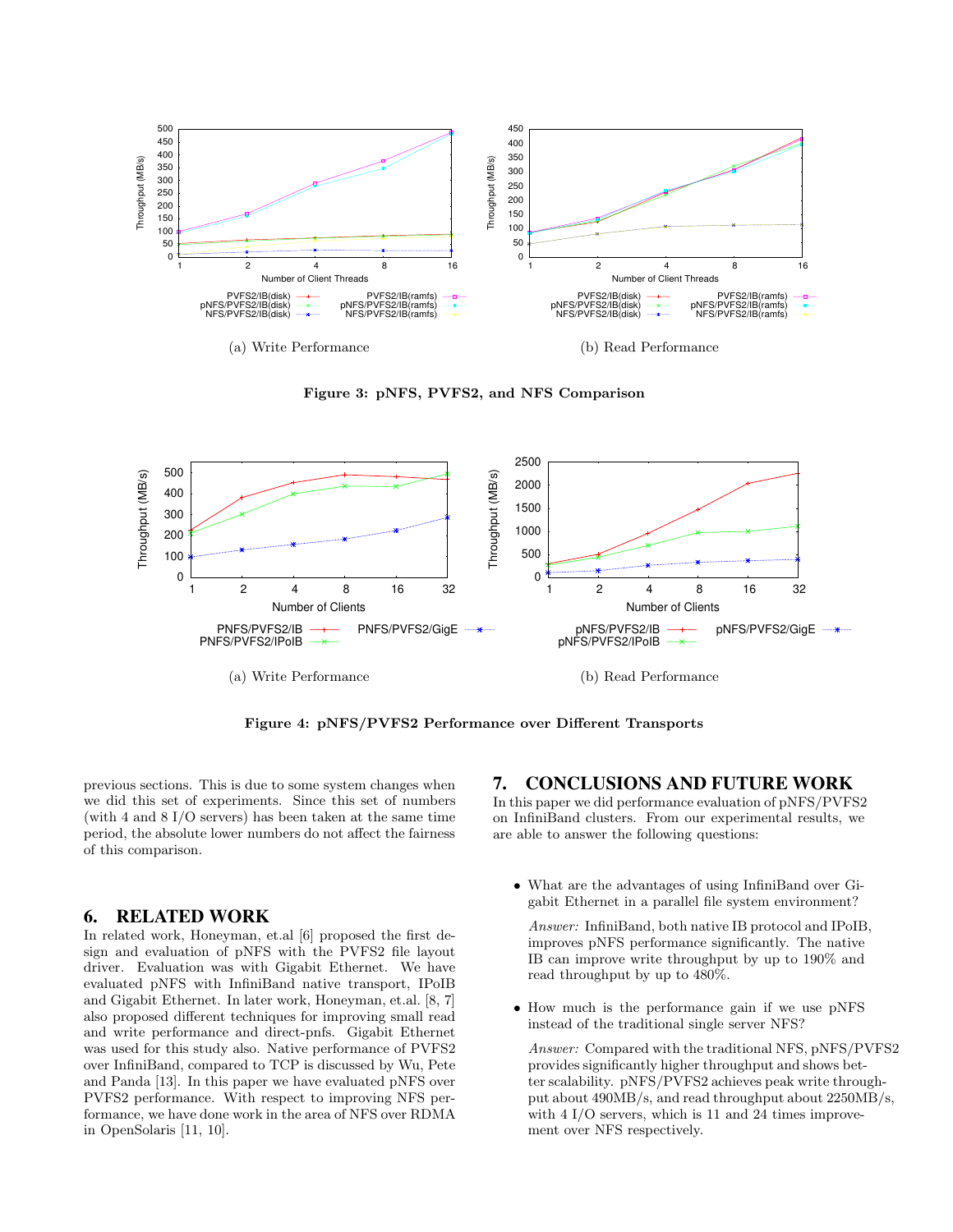

Figure 5: Performance Comparison of PVFS2, pNFS, and NFS on InfiniBand



Figure 6: pNFS/PVFS2 Performance with Different Number of I/O Servers

- Is there overhead introduced by the pNFS PVFS2 layout driver compared to a native PVFS2 installation? Answer: pNFS adds very little overhead and achieves almost the same throughput as the native PVFS2.
- How does pNFS scale with increasing number of I/O servers?

Answer: pNFS scales well with increasing number of I/O servers. pNFS with 8 I/O servers achieves write and read throughput about 754MB/s and 3100MB/s respectively, at 32 clients. It improves performance by 77% and 50% for write and read respectively, compared with 4 I/O servers.

To conclude, we believe that pNFS on InfiniBand clusters is promising.

As part of future work, we would like to explore the impact on performance and scalability of pNFS with a file layout driver, using NFS/RDMA. We will also expand our experiments on larger scale clusters with application level workloads. We also want to use 10GigE/iWARP as the transport and evaluate pNFS performance.

#### **8. ACKNOWLEDGEMENTS**

This research is supported in part by DOE's Grants#DE-FC02-06ER25749 and #DE-FC02-06ER25755; NSF's Grants  $\text{\#CNS-0403342}$  and  $\text{\#CPA-0702675}$ ; grants from Intel, Mellanox, Cisco systems, Linux Networx and Sun Microsystems; and equipment donations from Intel, Mellanox, AMD, Apple, Appro, Dell, Microway, PathScale, IBM, SilverStorm and Sun Microsystems.

# **9. REFERENCES**

- [1] InfiniBand Trade Association. http://www.infinibandta.com.
- [2] Iozone Filesystem Benchmark. http://www.iozone.org.
- [3] Lustre a network clustering FS.
- http://wiki.lustre.org/index.php?title=Main Page .
- [4] Parallel Virtual File System. http://www.pvfs.org .
- [5] CITI. Linux pNFS Kernel Development.
- http://www.citi.umich.edu/projects/asci/pnfs/linux .